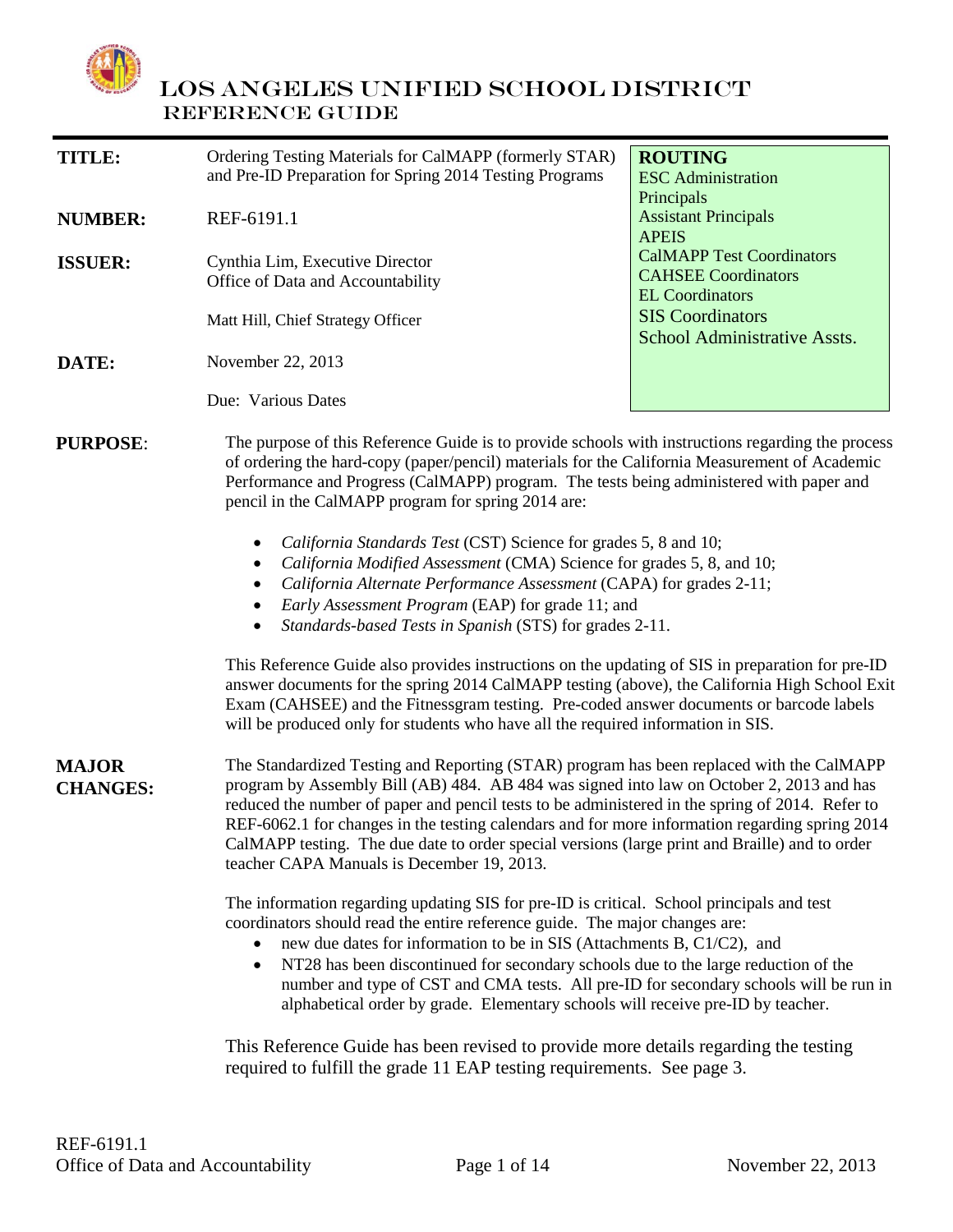

# **INSTRUCTIONS:** I. BACKGROUND

# A. ORDERING TEST MATERIALS

Each year, California school districts are required to order test materials for the spring testing. The test vendor requires that test book orders be submitted by December 1, 2013 for next spring's testing. LAUSD determines these test book counts using information in ESIS and SSIS. Book counts are submitted on each school's behalf, leaving only counts of special versions (large print and Braille) and CAPA Manuals to be provided by schools by the due date of December 19, 2013.

# B. PRE-ID FOR TESTING

Pre-coded answer documents will be provided to schools in preparation for the CalMAPP (formerly STAR) program, which includes the CST & CMA Science for grades 5, 8, 10, STS RLA and CAPA for grades 2-11, and EAP ELA and Math for grade 11. Precoded answer documents will also be provided for CAHSEE for grades 10-12, and the Fitnessgram testing for grades 5, 7 and 9. Barcode labels will be used for students who enroll after the first pre-ID due date and before the final "late" pre-ID date for the CalMAPP and CAHSEE programs.

By using the pre-coded answer documents or barcode labels, teachers will only need to hand-code limited information because most of the student information will be obtained from the school's Student Information System (SIS). If a pre-coded answer document or barcode label is not available for a student, the school must hand-bubble all required demographic information on the answer document.

# II. ORDERING MATERIALS FOR SPRING 2014

# A. HOW ARE COUNTS FOR CalMAPP DETERMINED?

- CST Science is to be administered to students in grades 5, 8, and 10 unless the student is taking the CAPA or the CMA per his or her IEP. CST Science tests are determined by the number of students enrolled in SIS as of November 7, 2013. If a new student is enrolled before January 16, 2014, the CST Science test counts will be updated in the pre-ID process. Test materials for students enrolled after this date will need to be ordered as "additional materials" in the two weeks preceding the test window. NOTE: The grade 10 CST Science will be the grade 10 Life Science test that every grade 10 student is required to take (unless taking CMA Life Science or CAPA Science).
- CMA Science is to be administered to students in grades 5, 8, and 10 that have CMA Science designated in a completed IEP. When a student's IEP is complete, the information regarding the CMA Science test is transferred to SIS. The IEP information as of November 6, 2013 will be used for the CMA test count. If an IEP is finalized after November 6, 2013 but before January 16, 2014, the CMA count will be collected and updated in the pre-ID process. All students needing CMA, with IEPs completed after January 15, 2014, will not automatically receive materials. Test materials for these students will need to be ordered as "additional materials" in the two weeks preceding the test window.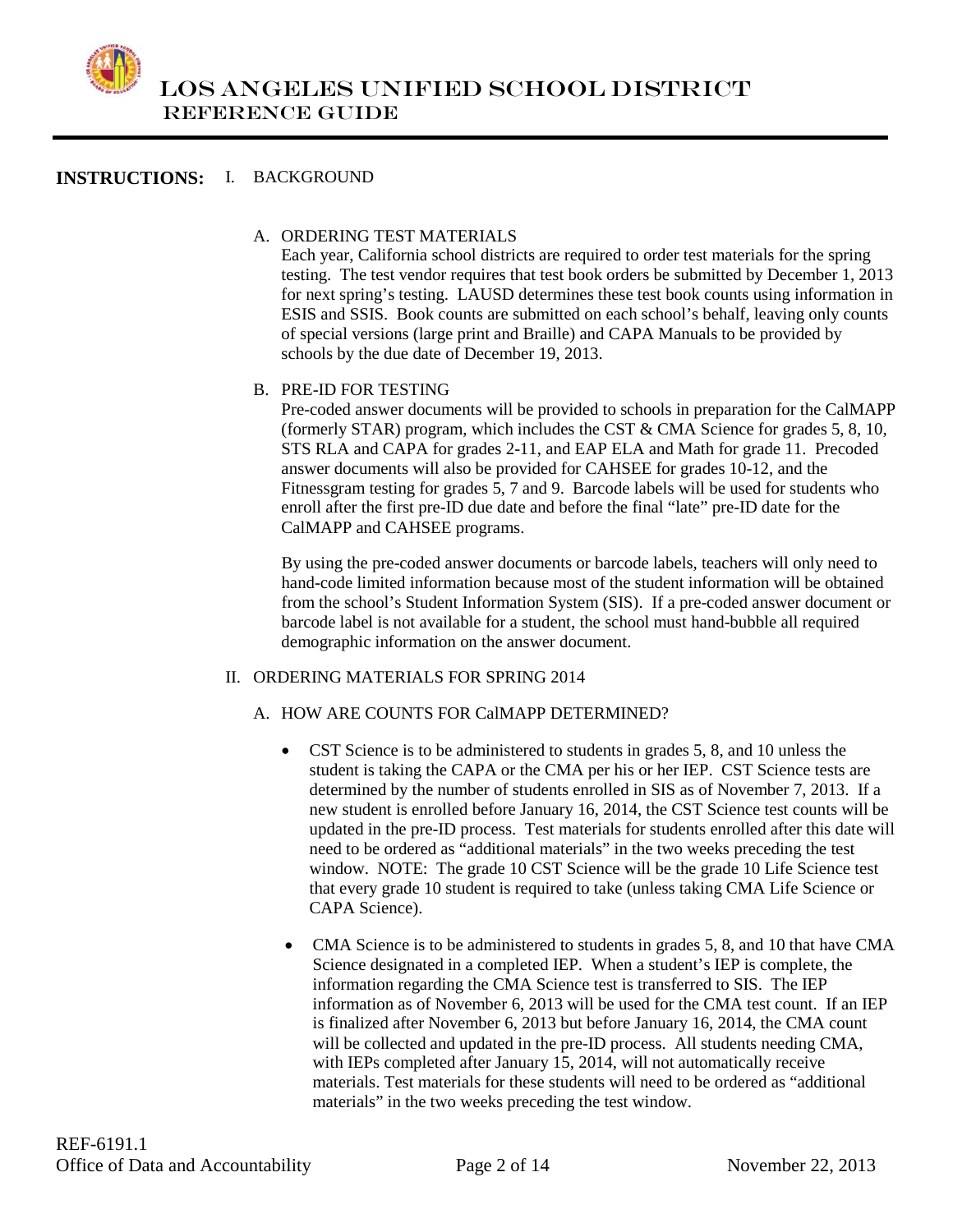

- CAPA is to be administered to students in grades 2-11 that have CAPA designated in a completed IEP. When a student's IEP is complete, the information regarding the student taking CAPA is transferred to SIS. The IEP information as of November 6, 2013 will be used for the CAPA test count. If an IEP is finalized after November 6, 2013 but before January 16, 2014, the CAPA count will be collected and updated in the pre-ID process. All students needing CAPA, with IEPs completed after January 15, 2014, will not automatically receive materials. Test materials for these students will need to be ordered as "additional materials" in the two weeks preceding the test window.
- EAP English-Language Arts (ELA) is available to all grade 11 students. For a student to receive an EAP ELA score, they must take both the EAP Writing (to be given in February), and the CST ELA test (all the components of the grade 11 CST ELA test plus the additional 15 EAP items located at the end of the CST ELA test). Counts are determined by the number of grade 11 students in Secondary SIS minus the number of CMA ELA and CAPA students.
- EAP Mathematics is available to grade 11 students taking Algebra 2B, or have completed Algebra 2AB in a previous year. Students who will be taking Algebra 2B in the spring will take the CST Algebra 2 test (all the components of the Algebra 2 test plus the 15 additional EAP items) and students who are enrolled in classes above Algebra 2 will take the CST High School Summative Math test (all the components of the High School Summative Math test plus the 15 additional EAP items). The additional EAP items are located at the end of each of these CST tests.
- STS Reading-Language Arts (RLA) is to be administered to eligible Spanishspeaking English learners (ELs) in grades 2-11. Numbers will be determined by counting the Spanish-speaking EL students enrolled in a United States school less than 12 cumulative months; and students enrolled in classes with instructional program codes of TS, MS, DS, or WB at the elementary level, and NS or DS at secondary level. The STS is in addition to the CST or CMA Science for grades 5, 8, and 10.

# B. HOW ARE COUNTS FOR CAHSEE DETERMINED?

The grade 10 counts for the CAHSEE testing are determined by the count of all grade 10 students in SIS for the Census Administration irrespective of whether the grade 10 student has passed both CAHSEE tests or is a student taking CAPA. Make-up Administration counts are determined by the marking of fields 430 and 435 in Secondary SIS after the grade 10 Census Administration. Refer to the Student Testing Unit CAHSEE Administration Instructions for the due dates for marking grade 10 make-up students.

The grade 11 and 12 counts for CAHSEE testing are determined by the count of grade 11 and 12 students who have not passed one or both of the CAHSEE tests and are not on an alternative curriculum (students taking CAPA).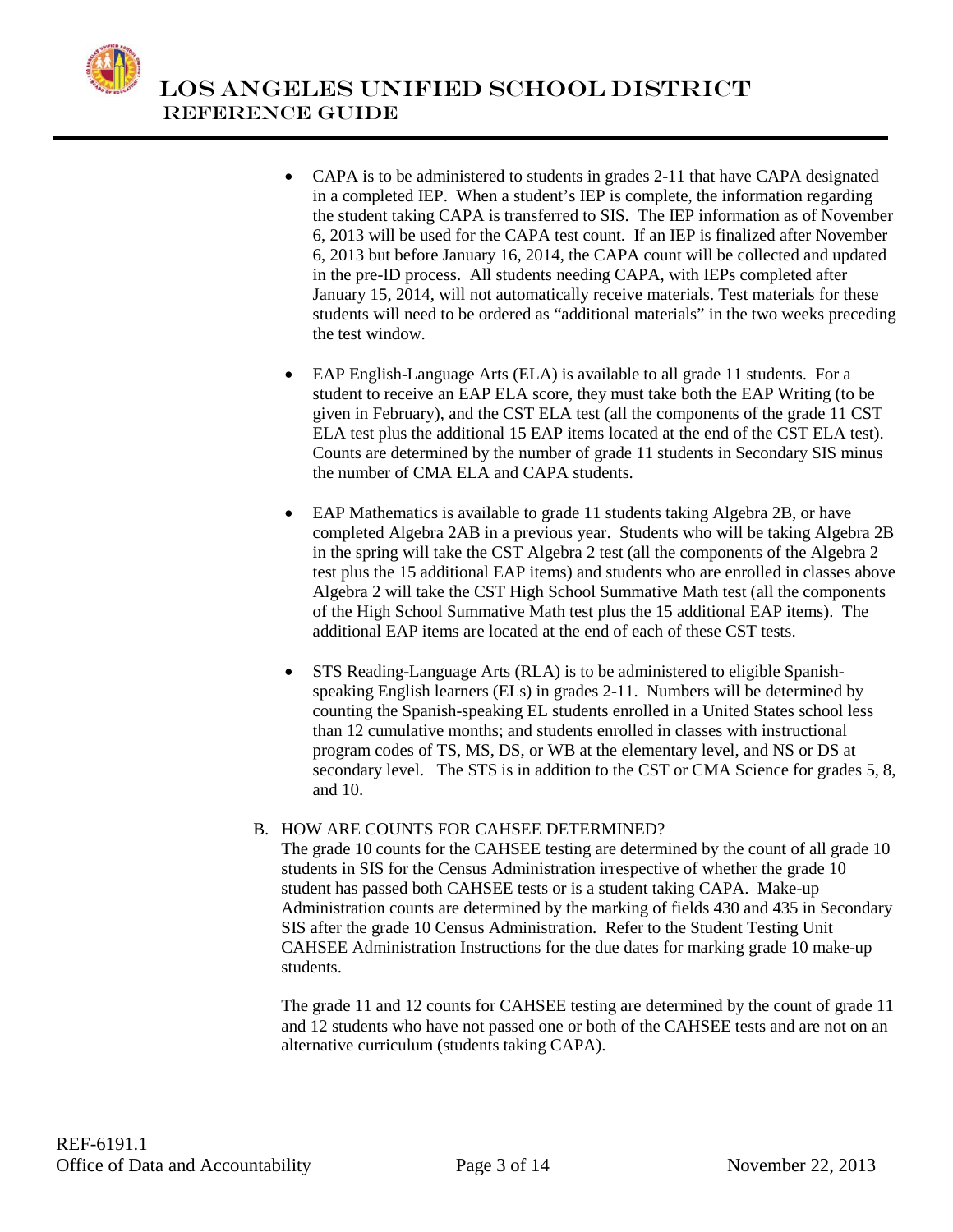

- C. HOW ARE COUNTS FOR FITNESSGRAM DETERMINED? The grade 5, 7, and 9 counts for Fitnessgram are determined by the student's grade in SIS on the date the data are pulled.
- D. WHAT NEEDS TO BE ORDERED BY THE SCHOOLS?
	- 1. CalMAPP
		- SPECIAL VERSION TESTS Counts for special versions (large print and Braille) cannot be determined from SIS. Schools must check with their Special Education teachers to find out if any students with an IEP or Section 504 Plan have a requirement of a large print test or a Braille test. Counts for these special versions need to be entered on Attachment A. PLEASE NOTE: It may take up to 10 weeks for delivery of Braille tests. Braille tests not ordered at this time may not arrive in time for testing.
		- CAPA MANUALS Schools must check with their Special Education teachers to determine how many teachers will be administering the CAPA test to students. Counts for CAPA Manuals are determined by the **number of teachers administering the test**. CAPA test instructions for all grades and all test levels are included in one manual. Counts for the number of CAPA Manuals need to be entered on Attachment A.
		- ADDITIONAL MATERIALS Special versions and CAPA Manuals may be ordered by using Attachment A until the Student Testing Unit publishes the CalMAPP Administration Instructions in late February. When receiving your testing materials two weeks before the testing window, you must inventory your materials as soon as possible. If you determine that you need more testing materials, you must use the Additional Materials Order Form that will be included in the CalMAPP Administration Instructions.
	- 2. CAHSEE
		- SPECIAL VERSION TESTS Counts for special versions (large print, Braille and Audio CDs) cannot be determined from SIS. Schools must check with their Special Education teachers to find out if any students with an IEP or Section 504 Plan have a requirement of a large print test or a Braille test. Counts for these special versions need to be ordered. If you determine that special versions are needed, use the Additional Materials Order Form in the Student Testing Unit CAHSEE Administration Instructions.
		- ADDITIONAL MATERIALS When receiving your testing materials one week before the testing date, you must inventory your materials as soon as possible. If you determine that you need more testing materials, you must use the Additional Materials Order Form in the Student Testing Unit CAHSEE Administration **Instructions**
	- 3. IMPORTANT ORDERING DUE DATE FOR CalMAPP ORDERING Attachment A is due no later than Thursday, December 19, 2013. If Attachment A is not received, it will be assumed that the school does not require these materials. PLEASE NOTE: It may take up to 10 weeks for delivery of Braille tests. Braille tests not ordered at this time may not arrive in time for testing.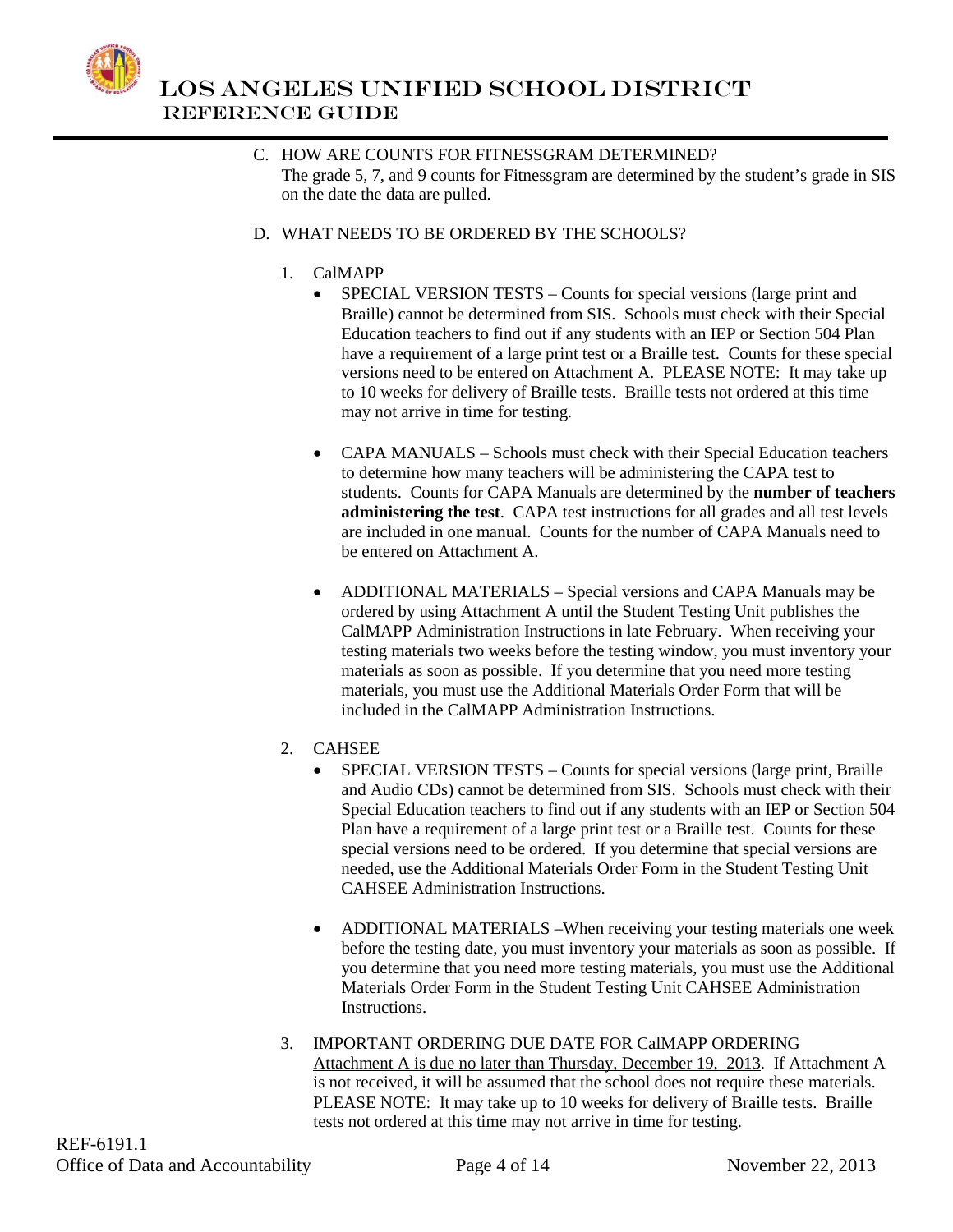

# III. UPDATING STUDENT INFORMATION FOR SPRING 2014

- A. IMPORTANT DATES FOR UPDATING SIS See Attachment B (Elementary and Middle School) or Attachment C1 and C2 (High School) for the due dates for updating SIS for spring 2014 testing.
- B. REQUIRED STUDENT INFORMATION AND ASSOCIATED PENALTIES Schools must enter all required student information into SIS in order to receive pre-coded answer documents or barcode labels. The CALMAPP program requires the district to provide various types of student demographic information. This information is used to disaggregate test scores by ethnicity/race, gender, language fluency, disability status, and economic status. It is also used for calculating the school's Academic Performance Index (API) and Annual Yearly Progress (AYP).

A check for the completeness of the student demographics is performed when the student data are extracted from SIS and before the pre-ID barcodes are printed. **Students with incomplete demographics will not receive pre-ID barcodes.**

Other SIS information such as the student's home address is used to mail test results directly to the parent/guardian. It is very important to ensure that each student's home address is accurate in SIS. The district returned thousands of STAR and Fitnessgram Student Reports to the schools from spring 2013 testing because the home mailing addresses were incorrect or out-dated. The schools were then required to acquire the correct address and re-mail the reports. While it is recognized that a certain percentage of district families will move between the creation of pre-ID and the return of the test results, every effort needs to be made to have an accurate address in SIS at the time pre-ID is created.

1. Student District ID Number

The student District ID Number (birthdate/gender/serial number) is unique to each student and will be used to download the test results back into SIS and to calculate individual matched student gains for your school. If either the student's birthdate or gender is incorrect, please enter the correct birthdate and/or gender. This action will provide a new District ID Number for the student within 2-3 days. Students new to the district must also be entered into SIS. A Student District ID Number for these students will be provided within 2-3 days after they are enrolled in SIS.

2. Parent Education Level

It is the school's responsibility to check the data and enter any missing Parent Education levels. Use the following codes:

- 1 Not a high school graduate
- 2 High school graduate
- 3 Some college (includes AA degree)
- 4 College graduate
- 5 Graduate school/post-graduate training
- 6 Declined to state or unknown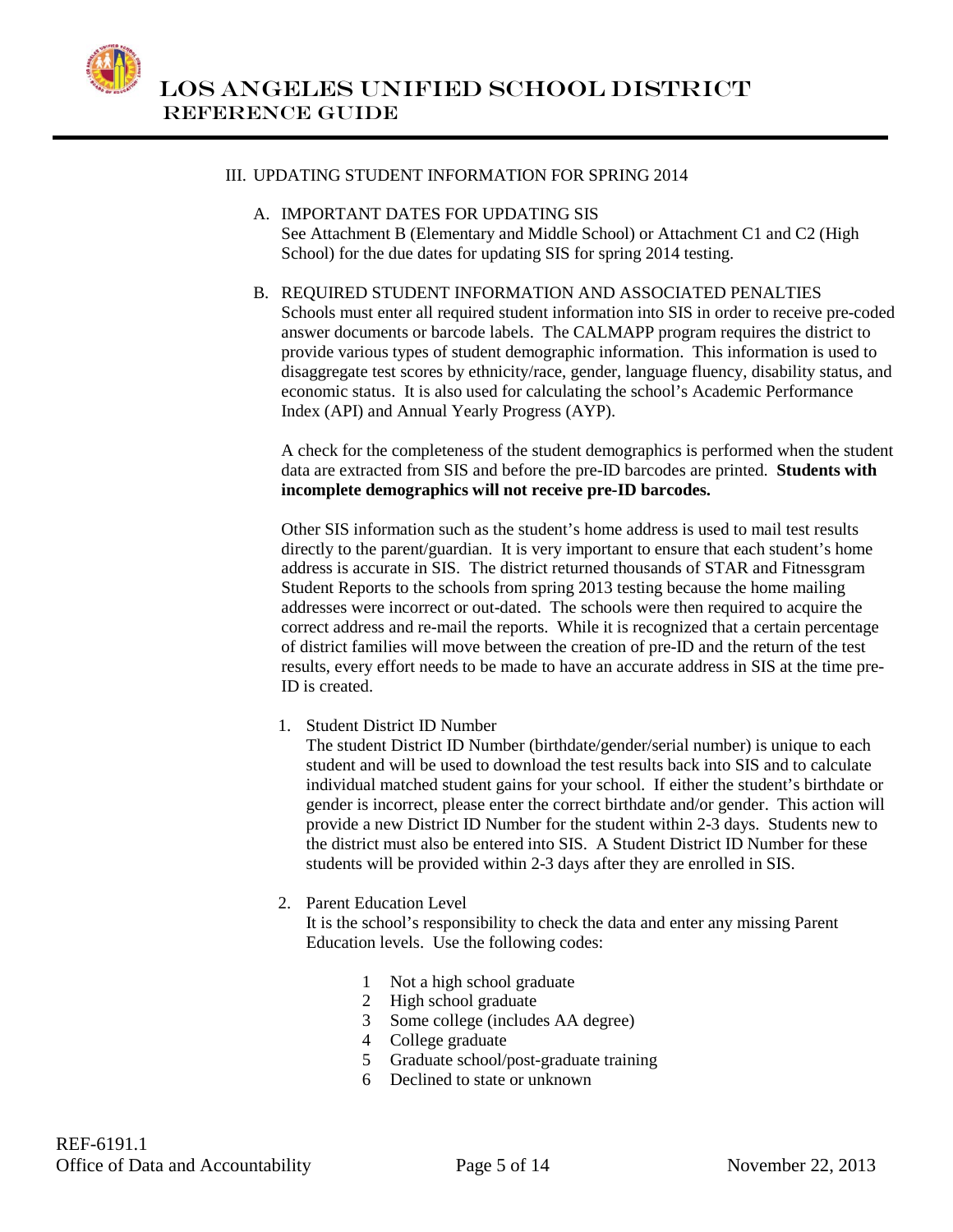

| Screen 10         | Screen 3                                                                                | Screen 5                                        |
|-------------------|-----------------------------------------------------------------------------------------|-------------------------------------------------|
| <b>10 Sex</b>     | 39 P/G Lang                                                                             | 150 Home Language                               |
| 11 Ethnicity-1    | <b>45 Parent Ed Level</b>                                                               | 151 English Prof. Date                          |
| 15 Birthdate      |                                                                                         | 162 Classification                              |
| 19 Birth Country  |                                                                                         | 164 Program Placement                           |
| 40 E Code         | Screen 4                                                                                | 323 Reclassification Date                       |
| 41 E Date         | $*113$ Migrant ID #                                                                     | 388 Waiver Granted                              |
| 100 Track         |                                                                                         | 389 Waiver Date                                 |
| 102 Grade         |                                                                                         |                                                 |
| 104 Room          |                                                                                         | Screen 24                                       |
| *115 Meal Program |                                                                                         | *121 Special Ed Student Elig                    |
|                   |                                                                                         | *142 Gifted Categories                          |
|                   | Screen 13                                                                               |                                                 |
|                   | 80 Travel Program                                                                       | Screen 2                                        |
|                   | 81 Non-resident Reason                                                                  | 56 Ethnicity-2                                  |
|                   |                                                                                         | 57 Asian/ $PI1$ subgroups                       |
|                   |                                                                                         | 58 Asian/ $PI^2$ subgroups                      |
|                   |                                                                                         | $\checkmark$ 186 US 1 <sup>st</sup> School Date |
|                   | <b>Bolded fields</b> are those on which the state sets tolerance levels. All others are |                                                 |

**Bolded fields** are those on which the state sets tolerance levels. All others are state-required fields.

- \* Automatically entered in SIS.
- $\checkmark$  Automatically entered for all new Kindergarten students with E7 entry code.
- 4. Key Fields to Report Student Demographic Information (Secondary) Listed below are key fields used to report student information. The school must ensure that these fields are up-to-date and as correct as possible:

| Field  | <b>Field Description</b>                                                  |
|--------|---------------------------------------------------------------------------|
| Number |                                                                           |
| 104    | <b>Birthdate</b>                                                          |
| 106    | Birth Region (for students taking STS)                                    |
| 107    | Gender                                                                    |
| 108    | <b>Ethnicity</b> (if code = "2" [Asian] or "7" [Pacific Islander], cursor |
|        | will advance to unnumbered field immediately to the right of              |
|        | field 108 to put in sub ethnicity $-e.g.,$ Chinese, Samoan)               |
| 236    | $2^{nd}$ Ethnicity (if code = "2" [Asian] or "7" [Pacific Islander],      |
|        | cursor will advance to unnumbered field immediately to the                |
|        | right of field 236 to put in sub ethnicity $-e.g.,$ Chinese, Samoan)      |
| 227    | <b>Parent Education Level</b>                                             |
| 301    | Home Language                                                             |
| 302    | Home Correspondence Language                                              |
| 312    | <b>English Proficiency Test Date</b>                                      |
| 362    | <b>English Proficiency Post-Test Date</b>                                 |
| 341    | Language Classification (IFEP, LEP, RFEP)                                 |
| 351    | Master Plan program                                                       |
| 109    | $1st$ US Enrollment                                                       |
| 381    | <b>Reclassified FEP Date</b>                                              |
| 215    | Migrant                                                                   |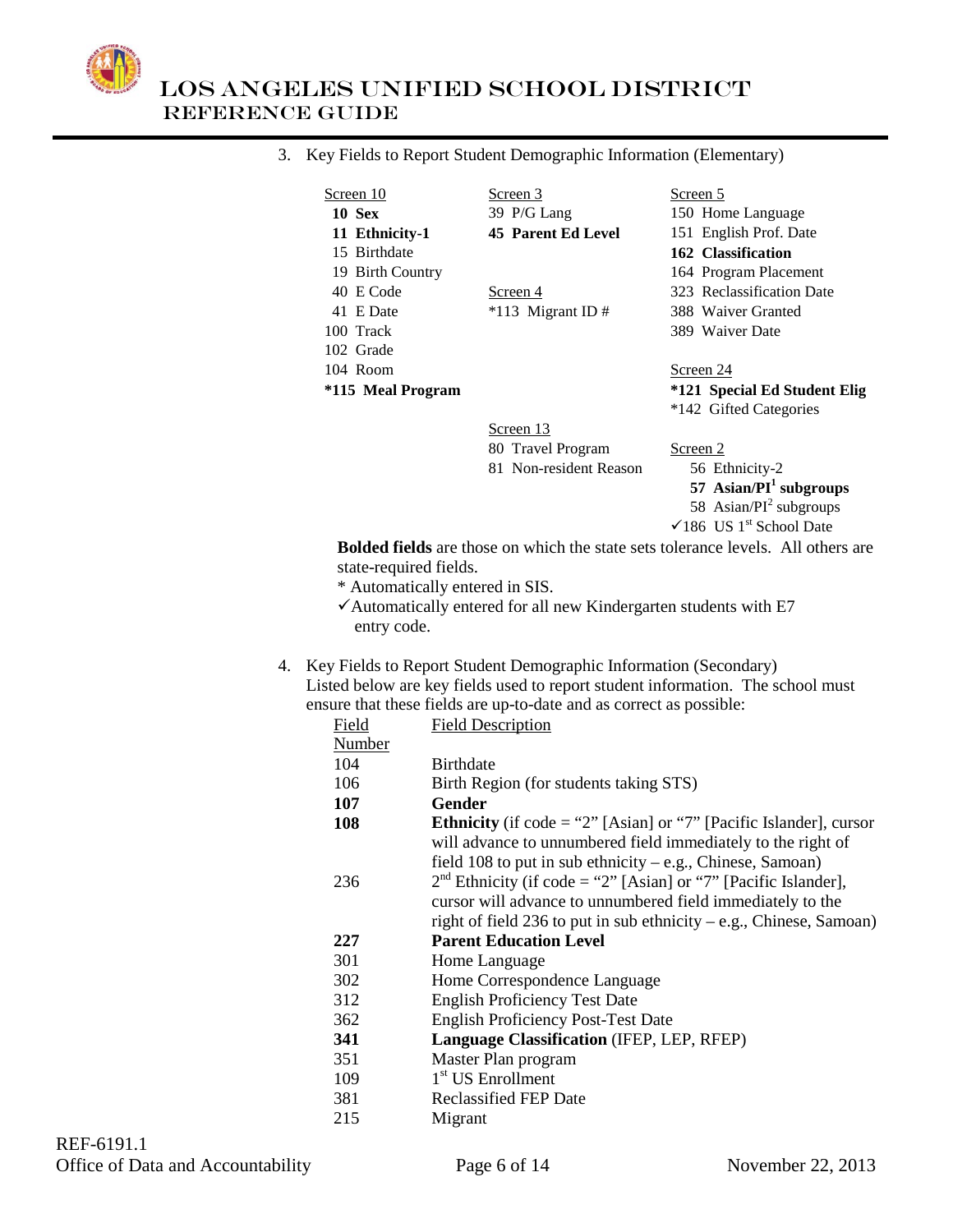

| 752-754                                                                                 | Gifted and Talented                                                |  |
|-----------------------------------------------------------------------------------------|--------------------------------------------------------------------|--|
| 232                                                                                     | *Free/Reduced Lunch                                                |  |
| 152                                                                                     | Traveling Program (Magnet, CAP, PWT, OTS, PSC, etc.)               |  |
| 701                                                                                     | <b>Special Education Disability Code (Special Day Class Code –</b> |  |
|                                                                                         | field 702, and Special Attendance category – field 144, if         |  |
|                                                                                         | applicable, will be checked)                                       |  |
| 703                                                                                     | <b>Resource Specialist Program</b>                                 |  |
| 711-715                                                                                 | Designated Instruction and Services (DIS)                          |  |
| 761                                                                                     | Sec 504 Plan Date                                                  |  |
| <b>Bolded fields</b> are those on which the state sets tolerance levels. All others are |                                                                    |  |
| state-required fields.                                                                  |                                                                    |  |
|                                                                                         |                                                                    |  |

\* Automatically entered in SIS.

# C. CAPA SIS UPDATE

School personnel must verify that all the students on the SIS list are the ones who will be taking CAPA, and check the list for any missing students. If a student is missing, it may mean that the student does not have a complete IEP, or CAPA has not been entered into Welligent as the CalMAPP test the student should be taking.

If a change needs to be made to a student's CAPA status, it must be changed in Welligent per the student's IEP. This change cannot be made in SIS by the school.

1. Elementary SIS

Pre-ID will be available for students taking the CAPA. In addition to the data that is verified in section III.B.3. above, schools must ensure that all CAPA students are identified. To print a roster which lists the students who have CAPA specified in Welligent, at the SIS Main Menu, type:

:E<Enter>

:CAPA-ROSTER<Enter>

2. Secondary SIS

Pre-ID is available for students taking the CAPA. In addition to the data that is verified in Section III.B.4. above, schools should ensure that all CAPA students are identified. School personnel must print a roster which lists the students who have CAPA specified in Welligent. To print this roster, type:

| At the SIS menu, type:                                         | ID99,3                             | $Press <$ Enter $>$                           |
|----------------------------------------------------------------|------------------------------------|-----------------------------------------------|
| At the first screen, type:                                     | 4                                  | $Press <$ Enter $>$<br>to accept today's date |
| On the next screen at<br>STUDENT SELECTION type: $708 = Y$     |                                    | $Press <$ Enter $>$                           |
| At SORT SELECTION press: <enter></enter>                       |                                    |                                               |
| After the computer selects and<br>sorts, a new screen appears: | Select the $\langle$ F4 $>$ option |                                               |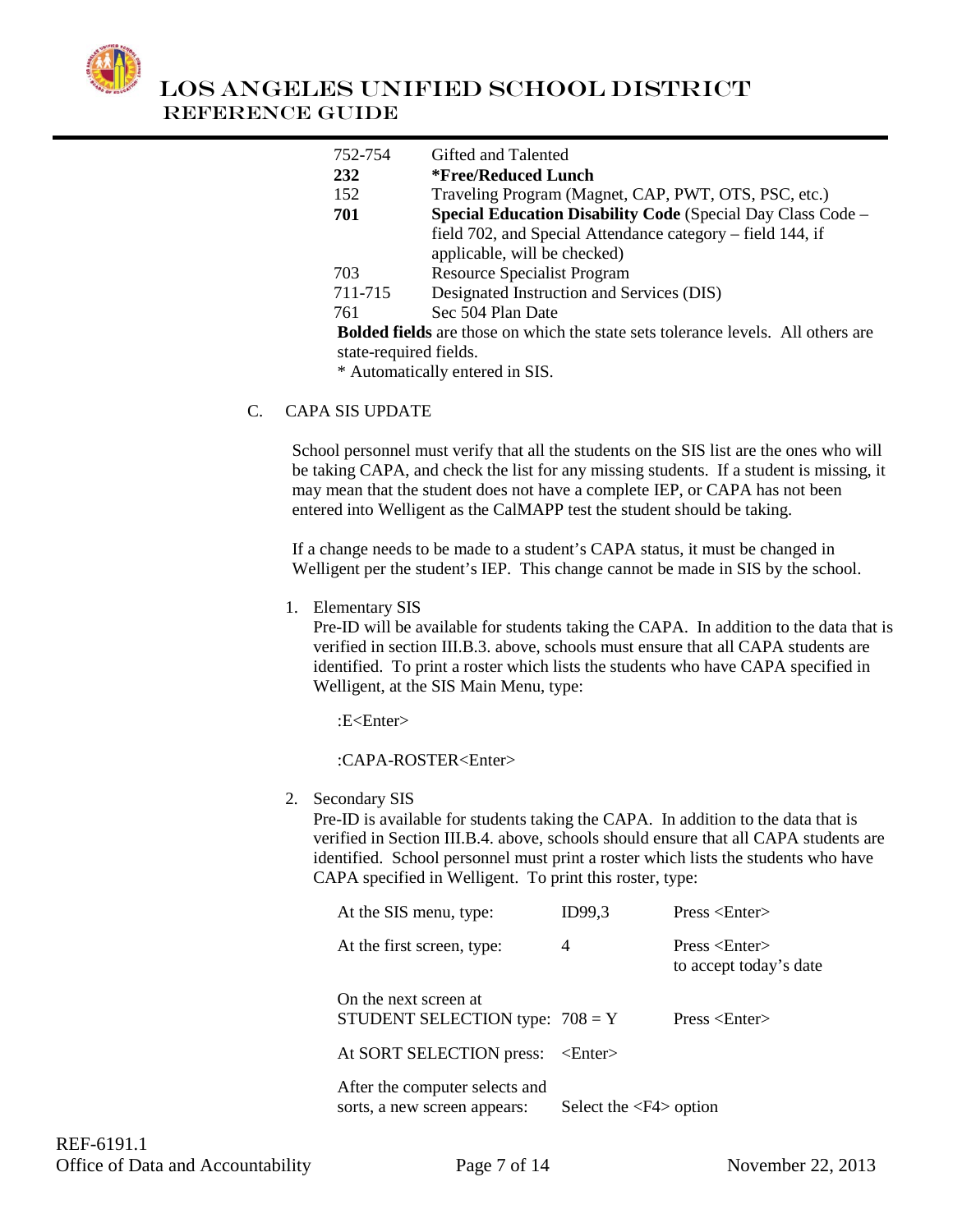

| For the report title, type:     | TEST WITH CAPA      |  |
|---------------------------------|---------------------|--|
| Press:                          | $\leq$ Enter $>$    |  |
| For item selection, type:       | 112 101 141 701 708 |  |
| When finished, press:           | $<$ F2 $>$          |  |
| On the next screen, press       | $<$ F1 $>$          |  |
| The report will begin to print. |                     |  |

# D. CMA SIS UPDATE

School personnel must verify that all the students on the list are the ones who will be taking grade 5, 8, or 10 CMA Science, and check the list for any missing students. If a student is missing, it may mean that CMA Science has not been entered into Welligent as the CALMAPP test the student should be taking.

If a change needs to be made to a student's CMA status, it must be changed in Welligent per the student's IEP. This change cannot be made in SIS by the school.

1. Elementary SIS

Pre-ID will be available for students taking the CMA Science. In addition to the data that is verified in section III.B.3. above, schools must ensure that all CMA Science students are identified for testing in the designated subject(s) indicated on the IEP. To print a roster which lists the students who have CMA Science specified in Welligent, at the SIS Main Menu, type:

:E<Enter>

:CMA-ROSTER<Enter>

2. Secondary SIS

Pre-ID is available for grade 8 and 10 students taking the CMA Science. In addition to the data that is verified in section III.B.4. above, schools should ensure that all grade 8 and 10 CMA Science students are identified. School personnel must create a roster which lists the grade 8 and 10 students who have CMA Science specified in Welligent. To create this roster from Welligent use the following instructions:

Accommodations and Modifications Report (IEP 121) in Welligent

- Click **WellReports Manager** icon
- Under **Stock Reports** select **IEP/IFSP Reports**
- Click on the **Report icon for Accommodations and Modifications, FAPE K (IEP121)**
	- Select your **School**
	- Click on the drop down arrow and select **California Modified Assessment Test**
- To Print the report :
	- Click on **Run** to view the report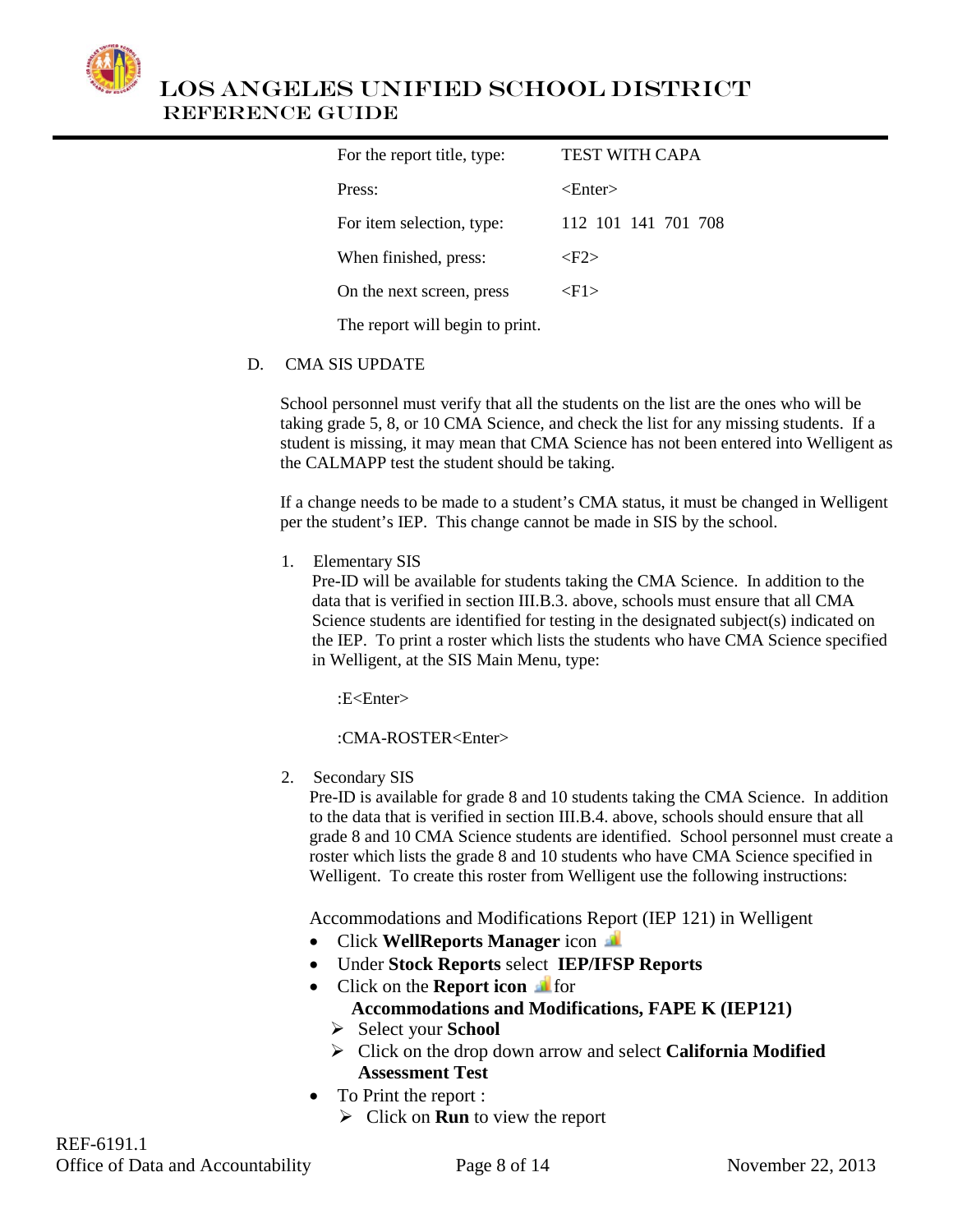

- Select **File** and **Print** to print the report
- To open the report with Excel:
	- Click **Excel** the report will open with Excel on a Web Page.
	- $\triangleright$  To save the file:
		- ♦ Select **File** and **Save As…**
		- ♦ Select where you want to save the file in, name of the file and change the type to Excel Workbook

| [ File name:            | "Accommodations_and_Modifications,_FAPE_K_(IEP121) 1 .xls" |
|-------------------------|------------------------------------------------------------|
| Save as <u>t</u> ype: - | <b>Excel Workbook</b>                                      |

# **RELATED RESOURCES:**

- REF-6062.1 "2013-14 State, Local, and National Mandated Testing Calendars"
- CalMAPP (formerly STAR) Website: www.startest.org

- **ASSISTANCE:** For assistance with Elementary SIS please contact ESIS, 213-241-4617
	- For assistance with Secondary SIS please contact SSIS, 213-241-4850
	- For assistance or further information about CST, CMA, CAPA, STS, EAP, CAHSEE or Fitnessgram, please contact Student Testing Unit, 213-241-4104.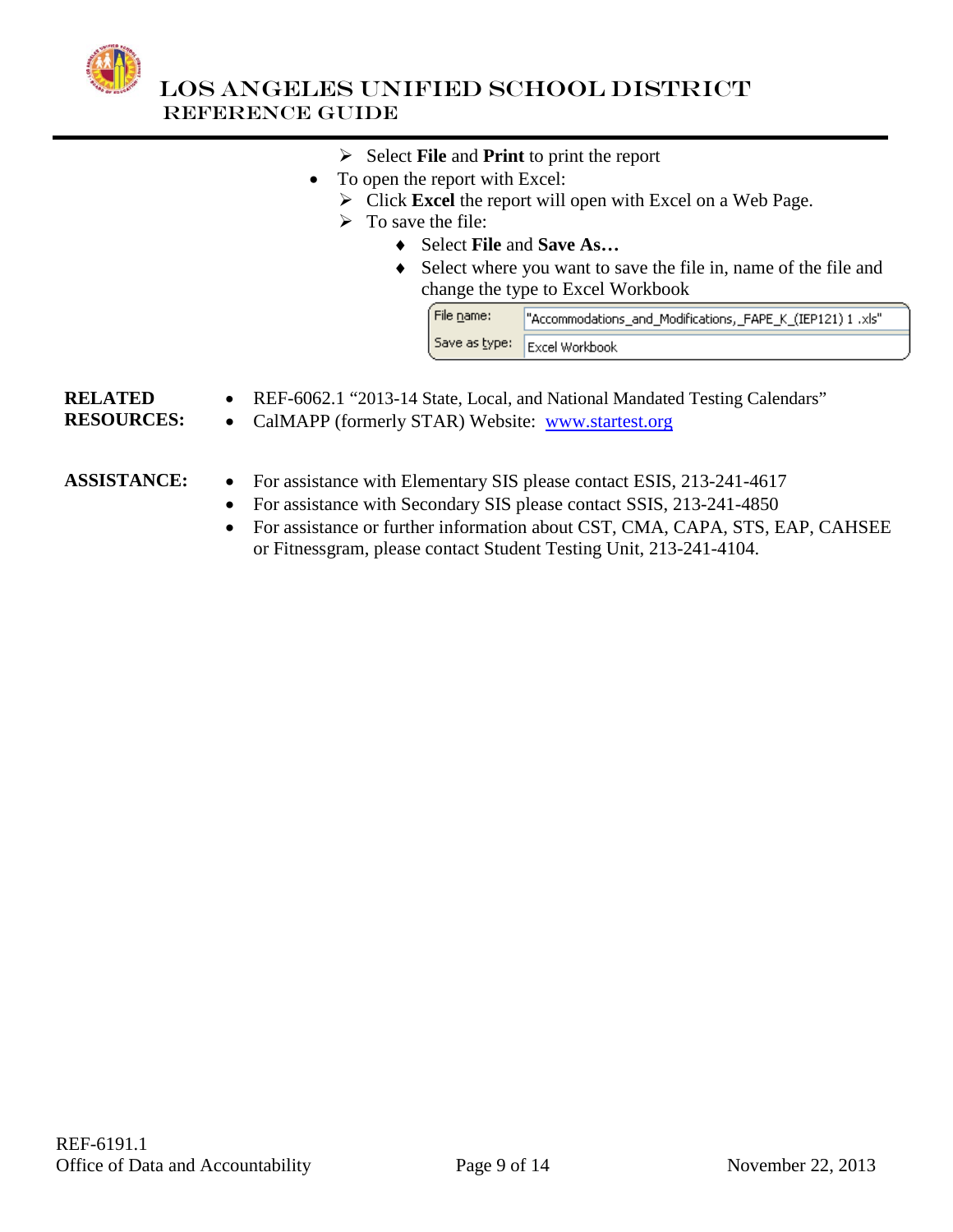

# THIS PAGE LEFT BLANK **INTENTIONALLY**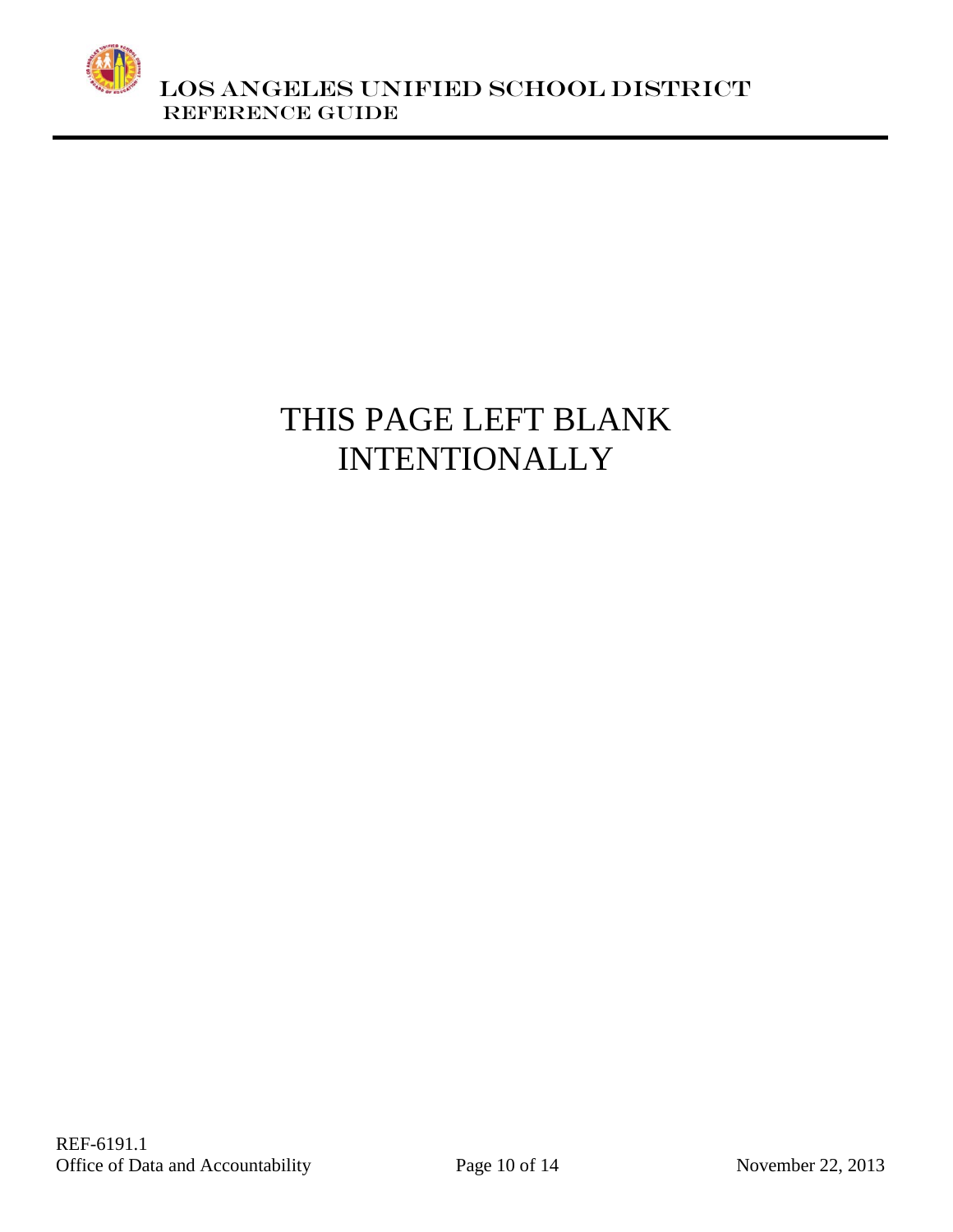# **CST, CMA & EAP SPECIAL VERSIONS AND CAPA MANUALS, SPRING 2014**

| School:              |                  |                                      |                     |                    | 19 - 64733 -   |            |
|----------------------|------------------|--------------------------------------|---------------------|--------------------|----------------|------------|
|                      |                  |                                      | <b>ESC</b>          | Loc. Code          | CDS Code       |            |
| Principal:           |                  |                                      |                     |                    |                |            |
|                      |                  | Name (type or print)                 |                     | Signature          |                | Date       |
| Testing Coordinator: |                  | Name (type or print)                 |                     | Signature          |                | Date       |
|                      |                  |                                      |                     |                    |                | @lausd.net |
|                      |                  | <b>Contact Number</b>                | Extension           |                    | E-mail Address |            |
|                      |                  |                                      |                     |                    |                |            |
|                      |                  |                                      | <b>BOOKS</b>        | <b>LARGE PRINT</b> | <b>BRAILLE</b> |            |
|                      |                  | Grade 5 CST Science                  |                     |                    |                |            |
|                      |                  | Grade 8 CST Science                  |                     |                    |                |            |
|                      |                  | Grade 10 CST Science                 |                     |                    |                |            |
|                      | SPECIAL VERSIONS | Grade 5 CMA Science                  |                     |                    |                |            |
|                      |                  | Grade 8 CMA Science                  |                     |                    |                |            |
|                      |                  | Grade 10 CMA Science                 |                     |                    |                |            |
|                      |                  |                                      | <b>GRADE 11 EAP</b> |                    |                |            |
|                      |                  | Grade 11 CST ELA (including Writing) |                     |                    |                |            |
|                      |                  | Grade 11 CST Algebra 2               |                     |                    |                |            |
|                      |                  | Grade 11 CST HS Summ Math            |                     |                    |                |            |

| Number of teachers giving the CAPA:                                             |  |
|---------------------------------------------------------------------------------|--|
| (School will also receive one extra CAPA Manual<br>for the CalMAPP Coordinator) |  |

**FAX this form to the Student Testing Unit (213) 241-8461, Or mail this form to the Student Testing Unit, 16th Floor, Beaudry Bldg., Or email this form to** StudentTestingUnit@lausd.net **by December 19, 2013.**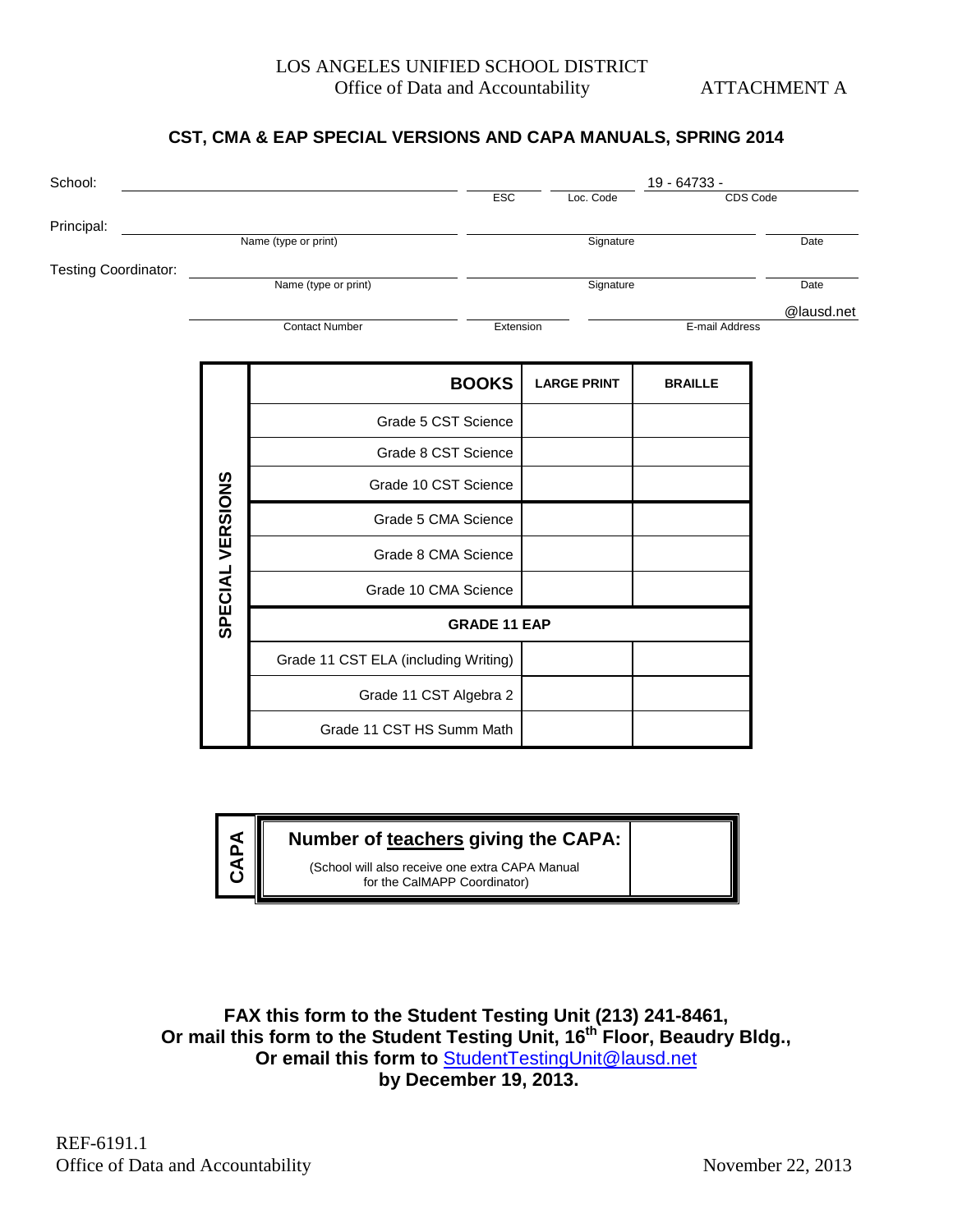# **DUE DATES FOR UPDATING SIS ELEMENTARY SCHOOLS**

The student information must be updated in SIS no later than 5:00 p.m. on the following dates:

# **CST & CMA Grade 5 Science, STS RLA and CAPA Grades 2-6**

| Calendar      | Pre-ID documents | Due in SIS to receive   Data due in SIS to receive "Late"<br>Pre-ID labels for New Students |
|---------------|------------------|---------------------------------------------------------------------------------------------|
| Single Track, | January 15, 2014 | February 5, 2014                                                                            |

#### **Fitnessgram Grade 5**

| Thursday, and Orace of |                 |  |
|------------------------|-----------------|--|
| Calendar               | Due in SIS      |  |
| All Single Track       | January 6, 2014 |  |

# **DUE DATES FOR UPDATING SIS MIDDLE SCHOOLS**

The student information must be updated in SIS no later than 5:00 p.m. on the following dates:

| CST & CMA Graue o Science, STS KLA & CAI A Graues 0-0, |                       |                                   |  |  |
|--------------------------------------------------------|-----------------------|-----------------------------------|--|--|
| Calendar                                               | Due in SIS to receive | Data due in SIS to receive "Late" |  |  |
|                                                        | Pre-ID documents      | Pre-ID labels for New Students    |  |  |
| Single Track                                           | January 15, 2014      | February 5, 2014                  |  |  |

# **CST & CMA Grade 8 Science, STS RLA & CAPA Grades 6-8,**

# **Fitnessgram, Grade 7**

| --------<br>------- |                  |  |
|---------------------|------------------|--|
| Calendar            | Due in SIS       |  |
| All Single Track    | January 17, 2014 |  |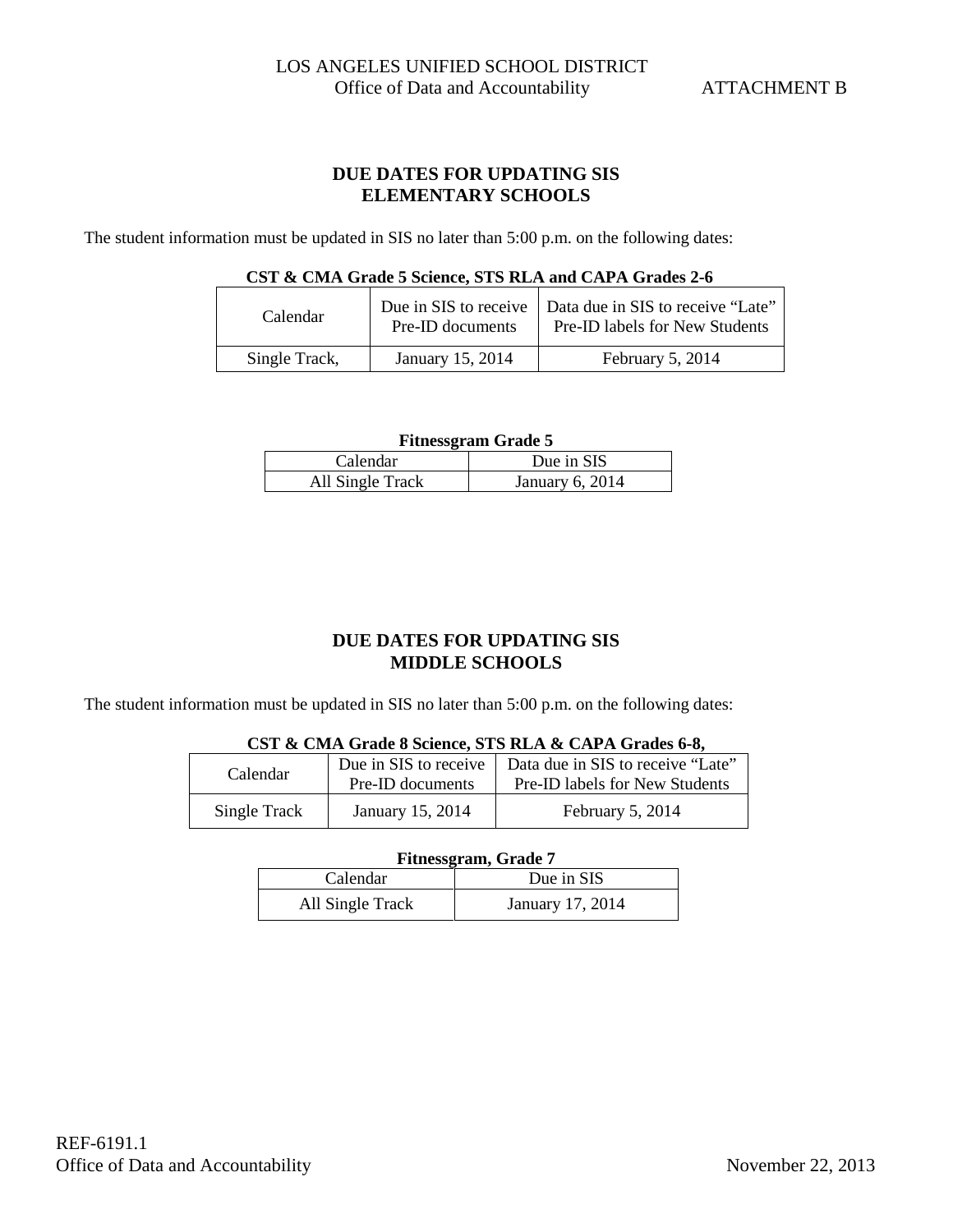# **DUE DATES FOR UPDATING SIS HIGH SCHOOLS**

The student information must be updated in SIS no later than 5:00 p.m. on the following dates:

#### **EAP Writing, Grade 11**

| Calendar             | Due in SIS to receive Pre-ID<br>documents | Data due in SIS to receive "Late"<br>Pre-ID labels for New Students |
|----------------------|-------------------------------------------|---------------------------------------------------------------------|
| All Calendars/Tracks | December 2, 2013                          | January 16, 2014                                                    |

## **CST & CMA Grade 10 Life Science, STS RLA and CAPA Grades 9-11**

| Calendar           | Due in SIS to receive Pre-ID<br>documents | Data due in SIS to receive "Late"<br>Pre-ID labels for New Students |
|--------------------|-------------------------------------------|---------------------------------------------------------------------|
| 4-Track D          | December 18, 2013                         | January 14, 2014                                                    |
| Single Track,      | January 15, 2014                          | February 5, 2014                                                    |
| $4$ -Track A, B, C | February 21, 2014                         | March 11, 2014                                                      |

# **CAHSEE, Grades 10, 11 and 12**

| Test Administration/              | Due in SIS to receive Pre-ID | Data due in SIS to receive "Late" |
|-----------------------------------|------------------------------|-----------------------------------|
| Calendar                          | documents                    | Pre-ID labels for New Students    |
| <b>February 4-5, 2014</b>         |                              |                                   |
| Single Track (Gr 12 Retake)       |                              |                                   |
| 4-Track B, C, D (Gr 10 Census)    | December 18, 2013            |                                   |
| 4-Track B, C, D (Gr 11 Retake)    |                              | January 14, 2014                  |
| 4-Track A, B, C, D (Gr 12 Retake) |                              |                                   |
| <b>March 18-19, 2014</b>          |                              |                                   |
| 4-Track A (Gr 10 Census)          |                              |                                   |
| 4-Track B, D (Gr 10 Make-up)      |                              |                                   |
| 4-Track A (Gr 11 Retake)          | January 28, 2014             | February 14, 2014                 |
| 4-Track A, B, C, D (Gr 12 Retake) |                              |                                   |
| Single Track (Gr 10 Census)       |                              |                                   |
| Single Track (Gr 11 Retake)       |                              |                                   |
| Single Track (Gr 12 Retake)       |                              |                                   |
| May 14-15, 2014                   |                              |                                   |
| All Single Track (Gr 10 Make-up)  |                              |                                   |
| All Single Track (Gr 12 Retake)   |                              | April 11, 2014 (1T)               |
| 4-Track A, B, C (Gr 10 Make-up)   | April 1, 2014                | April 17, 2014 (4T)               |
| 4-Track B (Gr 11 Retake)          |                              |                                   |
| 4-Track A, B, C, D (Gr 12 Retake) |                              |                                   |